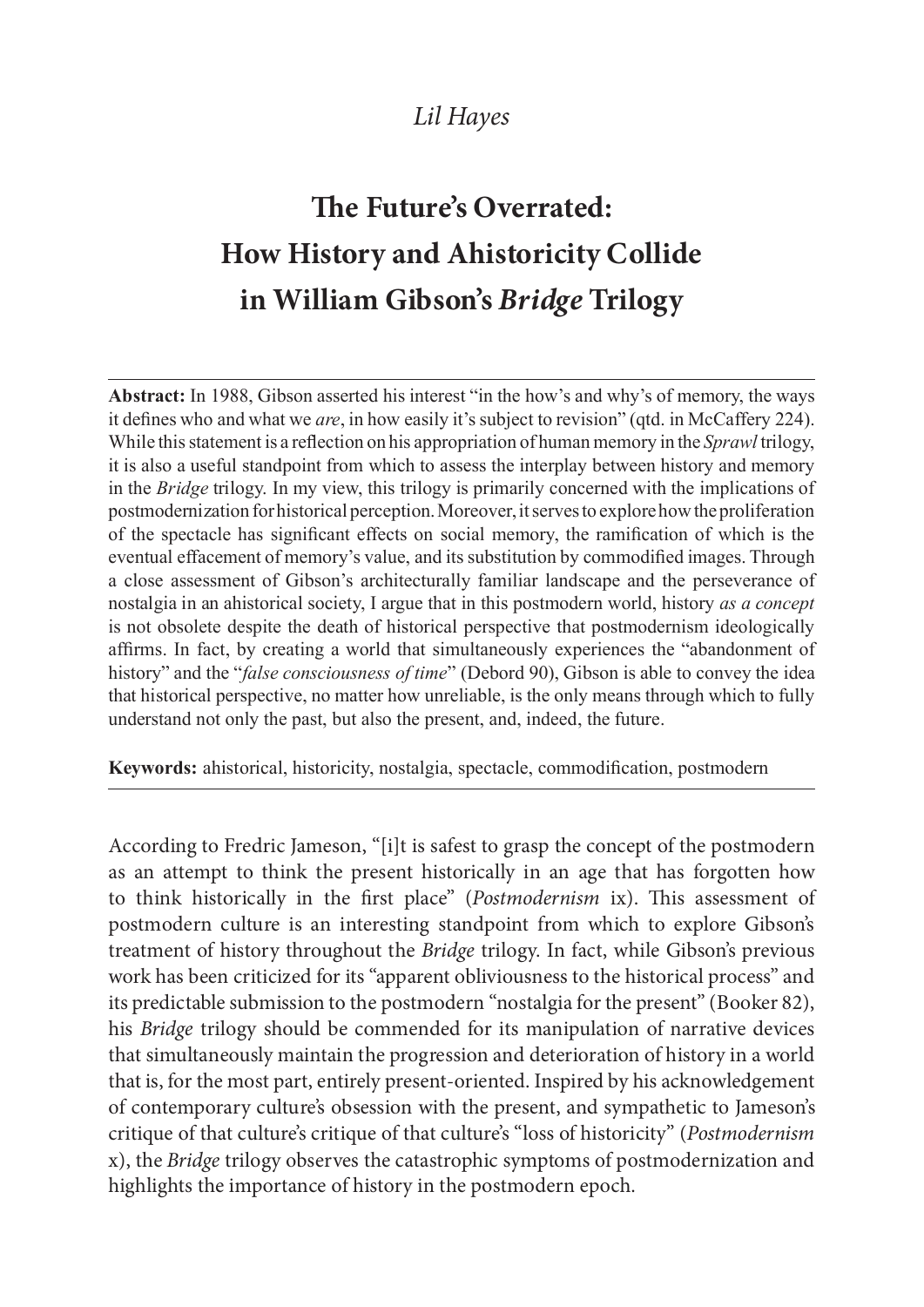Historical perspective may be diminishing in this postmodern world, tainted by the pursuit of presentism, a cultural desire for instantaneity, and the paralysis of "history and memory" synonymous with spectacular societies (Debord 90). However, at no point does Gibson do away with history entirely. On the contrary, the trilogy becomes a means through which he evaluates the perseverance of history in a society that is, for the most part, profoundly ahistorical. Through his representation of our own present as history in the not-too-distant future, his attention to the preservation and reconstruction of historical narratives, and his observations of the death of history as a concept, Gibson paradoxically upholds the importance of history for the Bridge trilogy's culture which, in the most Jamesonian of ways, has been reduced to experiencing "a series of pure and unrelated presents in time" (Postmodernism 27). Thus, rather than exhibiting an "obliviousness" toward history, Gibson's postmodern narrative actually articulates how historical perspective, no matter how unreliable, is the only means through which to fully understand the past, the present, and indeed, the future.

In All Tomorrow's Parties, the final and most important installment of the Bridge trilogy in terms of its postmodern approach to historicity, Colin Laney proposes what is perhaps the trilogy's most distressing historical assumption. Having become obsessed by the nodal visions in which he foresees a radical change in the world as we know it, he comes to the dramatic revelation that within his technologized society, history, as a concept, is "dead" (165). For Laney, who inadvertently perceives "every version" of the historical narrative (Gibson, Tomorrow's 165), the absence of historical perspective within his technologized culture is particularly unnerving. Exhibiting a Baudrillardian apprehension for the way "[h]istory has gradually narrowed down to the field of... current events" (Baudrillard, "The Illusion" 259-60), he becomes a means through which Gibson consolidates his own investigation into the paradigm, and its application within a dystopic future. Deriving from his solitary understanding of the historical continuum, Laney's criticism of the cultural belief that "only the moment matters, matters absolutely" (Gibson, Tomorrow's 42) is crucial to an analysis of the decline of historicity evidenced throughout the Bridge trilogy. Not only does it uphold the postmodern sensation of "everything happening at once" (Soma qtd. in Csicsery-Ronay, Jr. 29), but it also condemns that sensation, and the "disappearance of a sense of history" with which it corresponds (Jameson, Cultural Turn 20).

The most troubling thing about the postmodern present, as pointed out by Laney, is not just a cultural lack of historical insight, but more so, the unconscious acceptance of this within a spectacularized society. Hence, he poignantly observes:

That history in the older sense was an historical concept. History in the older sense was narrative, stories we told ourselves about where we'd come from and what it had been like, and those narratives were revised by each generation, and indeed always had been. History was plastic. Was a matter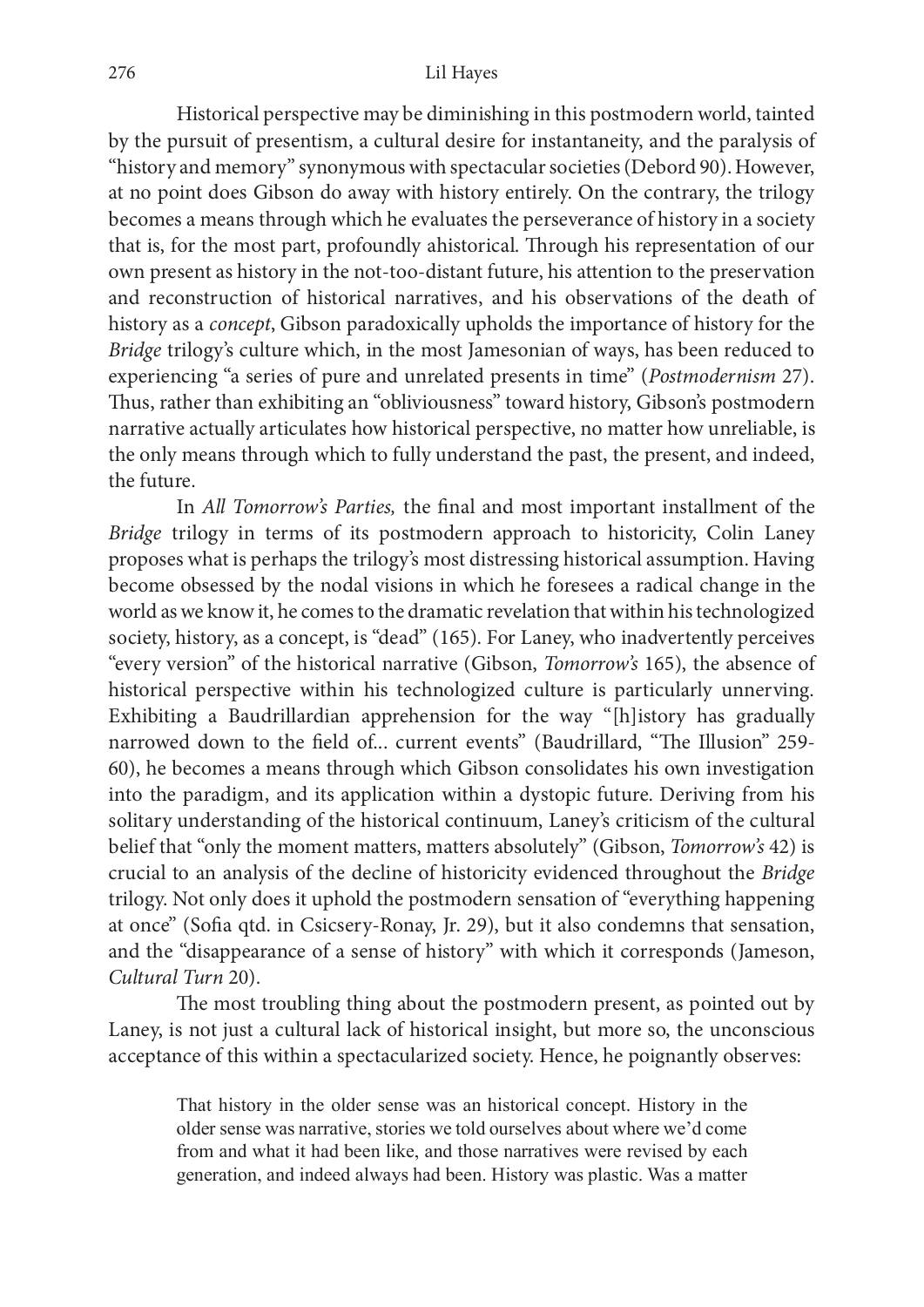of interpretation. The digital had not so much changed that as made it too obvious to ignore. History was stored data, subject to manipulation and interpretation. (Gibson, *Tomorrow's* 165)

What makes this assessment so interesting is the implication that history, in its totality, has never been entirely accurate. In fact, as well as articulating the typically postmodernist concern for society's "historical amnesia" (Jameson, Postmodernism 69), his diatribe adheres, by way of its summation of history's malleability, to the traditional attitude whereby representations and interpretations of the past can only be shaped by, and belong to the present (Mead, "From 'The Nature of the Past"). By amalgamating these conflicting attitudes towards history, it becomes apparent that the Bridge trilogy as a whole is still inherently driven by an historical imperative. <sup>1</sup> (59), his diatribe adheres, by way of its summation of history's malleability, to the traditional attitude whereby representations and interpretations of the past can only be shaped by, and belong to the present (Mead,

While Gibson has already been credited for his Jamesonian "eclipse... his presentation of a world that rejects "the ideological... masterplans of the past" (Tschumi, qtd. in Beehler 90), his historicization of our own present as an essential narrative function has yet to be fully acknowledged. Modernity may persevere within the trilogy's cosmopolitan setting, but the suggestion that it is "on its last legs" (Beehler 82) rejects both fascinating persistence of history in Gibson's presentoriented society, and its subsequent propagation by way of nostalgic practice. As clarimed by his characters' various reactions to the decline of history within their spectacular society, postmodern theories of history underpin the narrative plot of the Bridge trilogy. Initiated from the earliest stages of Virtual Light, where the key setting of San Francisco pays homage to a bygone era, and continuing right through to Laney's philosophical utterances in All Tomorrow's Parties, the development of history, and of its complications with a spectacular context, is a tour de force for Gibson. While characteristic of the way science fiction commonly "apprehend[s] the present as history" (Jameson, "Progress" 153), and the way postmodernism "abandons all sense of historical continuity and memory, while simultaneously developing an incredible ability to plunder history and absorb whatever it finds there as some aspect of the present" (Harvey 54), his focus on history is also the means through which he explores what he refers to as the present's "fractal" nature (Tomorrow's 107).

From the very beginning of the Bridge trilogy, Gibson's sophisticated articulation of history's demise is ironically centered on his unique portrayal of our own present as history in a world that has clearly forgotten it. Notwithstanding the opening scene of Virtual Light, which conveys a dystopic premonition of what is to come, much of the action of the Bridge trilogy takes place in vastly familiar settings that have clearly been tainted by the shock of the future. Conforming to science fiction convention, which as Jameson insists, "transform[s] our own present into the determinate past of something yet to come" ("Progress" 152), Gibson integrates the familiar with the unfamiliar throughout each text, portraying images of a future that, albeit distorted, are relevant to the present epoch. The setting of the *Bridge* trilogy,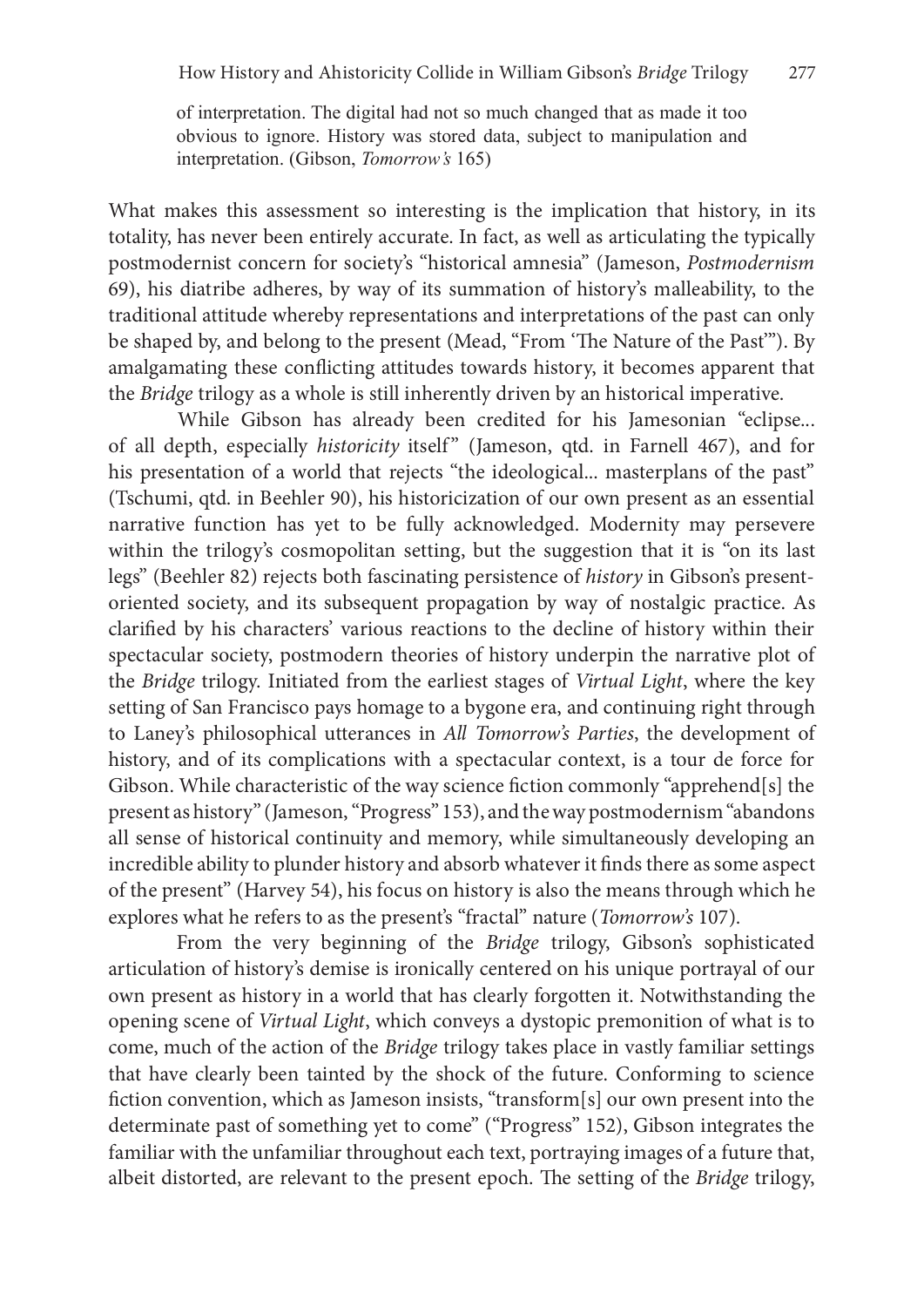regardless of its initially defamiliarizing nature, is remarkably like our own; its future images comprise a recreation of modern-day America (Farnell 264), complete with the residue of notorious architectural structures and suburban landmarks familiar to even the contemporary geographical novice. From Virtual Light's earliest pages, where Gibson makes note of familiar American places like "Knoxville" (19), "Memphis" (21), "West Hollywood" and "Ohio" (25), to his detailed but deliberately estranging imagery of a post-earthquake San Francisco, still divided by wealth into lucrative areas like "Geary," inner-city city crime-warrens like the "Tenderloin," (35) and the infamously gang-infused district of "Oakland" (59), his intent is to offer "only the illusion of 'radically changed landscapes,'" according to Ross Farnell, "as it is our social, political, economic and cultural present that underwrites the novel's 'future' world" (462). While to start with, this world seems expressly unlike our own, particularly because its prelude is that execrable Mexico City that Blix encounters on his way to a more habitable North America, in actuality, it is our own world crippled by future consequences. On closer inspection it becomes increasingly evident that his modification of the world as we know it is an effective way of conditioning the reader's understanding of both history's persistence and its premature demise.

Gibson's ironic grafting of an ahistorical culture on a historically formed landscape interrogates the overwhelming nature of the present and future "colliding" (Farnell 262), as well as the "collapse of the future onto the present" that for Zoe Soma defines postmodernization (qtd. in Csicsery-Ronay, Jr. 27). This is because, while his fictionalized culture has limited access to, or interest in, attenuating information about its own past, that past is in fact a dystopically modified historicization of our world as it is today. His San Francisco is constrained by a now exhausted architectural program; its most modern building, confirmed by Rydell upon his arrival to the city is the "big spikey one with the truss-thing on it (and he knew that one was old too)" (Gibson, Virtual 106). This monstrous configuration of the Transamerica Pyramid, a structural marvel of the reader's present, was constructed some thirty-three years before the novel's 2005 setting and, alongside the Oakland Bay Bridge, defined by its "mad maw, the gateway to dream and memory…" (Gibson, Tomorrow's 19), it positions the deteriorating city as one of the few remaining enclaves where the last vestiges of our own history survive. For Claire Sponsler, "these decaying remnants of an otherwise demolished, meaningless and inaccessible past… [are] clearly an insistence on the 'past as pastiche' typical of the postmodern sense of history so persuasively analyzed by Jameson" (630). Given Jameson's contention that historicity "can first and foremost be defined as a perception of the present as history; that is, as a relationship to the present which somehow defamiliarizes it and allows us that distance from immediacy which is at length characterized as a historical perspective" (Postmodernism 284), Gibson's invocation of the future of our own present ironically positions us to view our own world historically. While the function of San Francisco's prominent modern landmarks has been altered, their physical manifestation, aside from their now crumbling facades, has not; they remain throughout the Bridge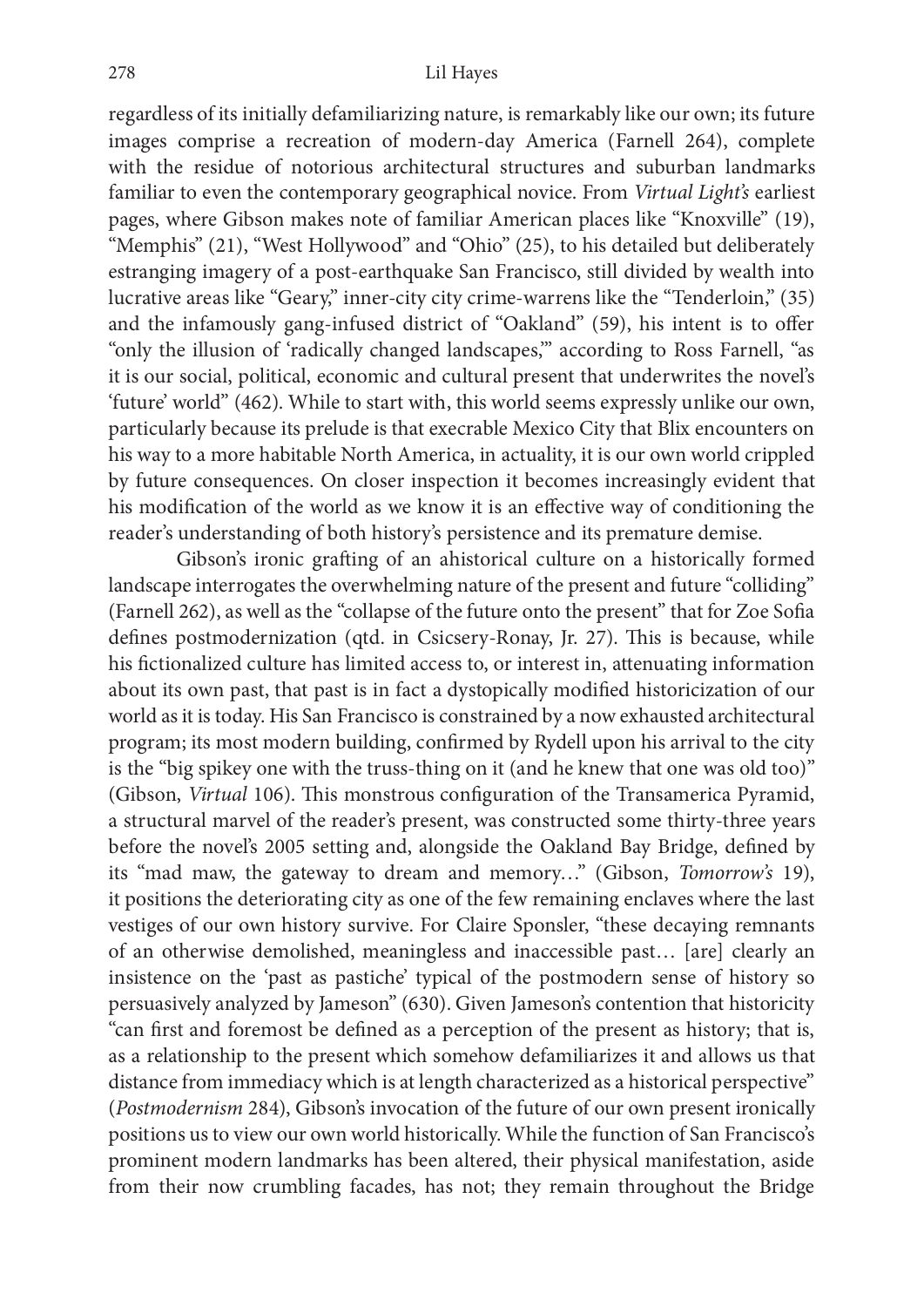narrative as harbingers of the postmodern future and the associated diminishment of historicity that is to come.

In a deliberate response to the postmodern condition of ahistoricity, the Bay Bridge and Transamerica Pyramid ultimately provoke the very thing they aim to refute. As well as being deliberately malformed symbols of the dystopic, they are implemented as stark reminders of a preceding time period. Subsequently, despite the diminished cultural knowledge of its humble origins, the Bridge trilogy's San Francisco represents Gibson's partiality for architecture and its integral obligation to history. His San Francisco's retention of modern architecture solidifies the future's history, or our present, in a familiar and tangible way. Intruding on a culture that in the most postmodern of ways "has become incapable of dealing with time and history" (Jameson, qtd. in Gomel 63), the Bridge, with "its span... [as] rigorous as the modern program itself..." (Gibson, Virtual 58), and the Pyramid, with its fleeting image of an "upright thorn" (210), become Gibson's most significant historical creations. Not only are they means through which he makes his vastly dystopic city more recognizable for a reader who is otherwise confronted with the futility of technologization and post-industrialization; they also enable him to hint at history's prevailing nature in spite of the "all-voracious present" that, according to Ballard's early critique (1974) of postmodern society, has "devoured" both the past and the future (qtd. in Csicsery-Ronay, Jr. 28).

Regardless of its postmodern transformation, which makes it both functionally and aesthetically dissimilar from its original purpose, the Bay Bridge of Gibson's future is an irrevocable symbol of the ongoing relevance of history in a society that, synonymous with Jameson's cultural assessment, is denied the privilege of historical contemplation. Bringing to mind historical objectives similar to those of Orwell's 1984, a pre-Cold War novel that imagines a time where "[t]he past was dead, the future… unimaginable" (Orwell 28), the rest of Gibson's world appears to be saturated by postmodern commodification, the frightening result of which, as in Orwell's totalitarian regime, is that "the past, starting from yesterday, has actually been abolished" (162). But whereas Orwell destabilizes history to refute a totalitarian approach in which it constitutes "whatever the records and the memories agree upon" (222), Gibson's cyberpunk fiction manipulates elements of history to expose the "radical transformations of global structures," which, for David Harvey, are the postmodern consequence of the dissolution of the past and present "into a transcendent future" (225). To this end, in a world that seems entirely dominated by the spectacle, by those "empty images and commodified artefacts" (Farnell 467), the Bay Bridge, at least until its own spectacularization in All Tomorrow's Parties, is the only refuge from the pacifying hyperreal images of the consumer-driven society, a society where the prolific nature of the media has "participat[ed] in history," or, as Idoru's Kathy Torrens would argue, "had replaced history" (Gibson, Idoru 39).

Through its unique and autonomous development, and its effective reconsideration of an historical relic, the Bridge community implements neither the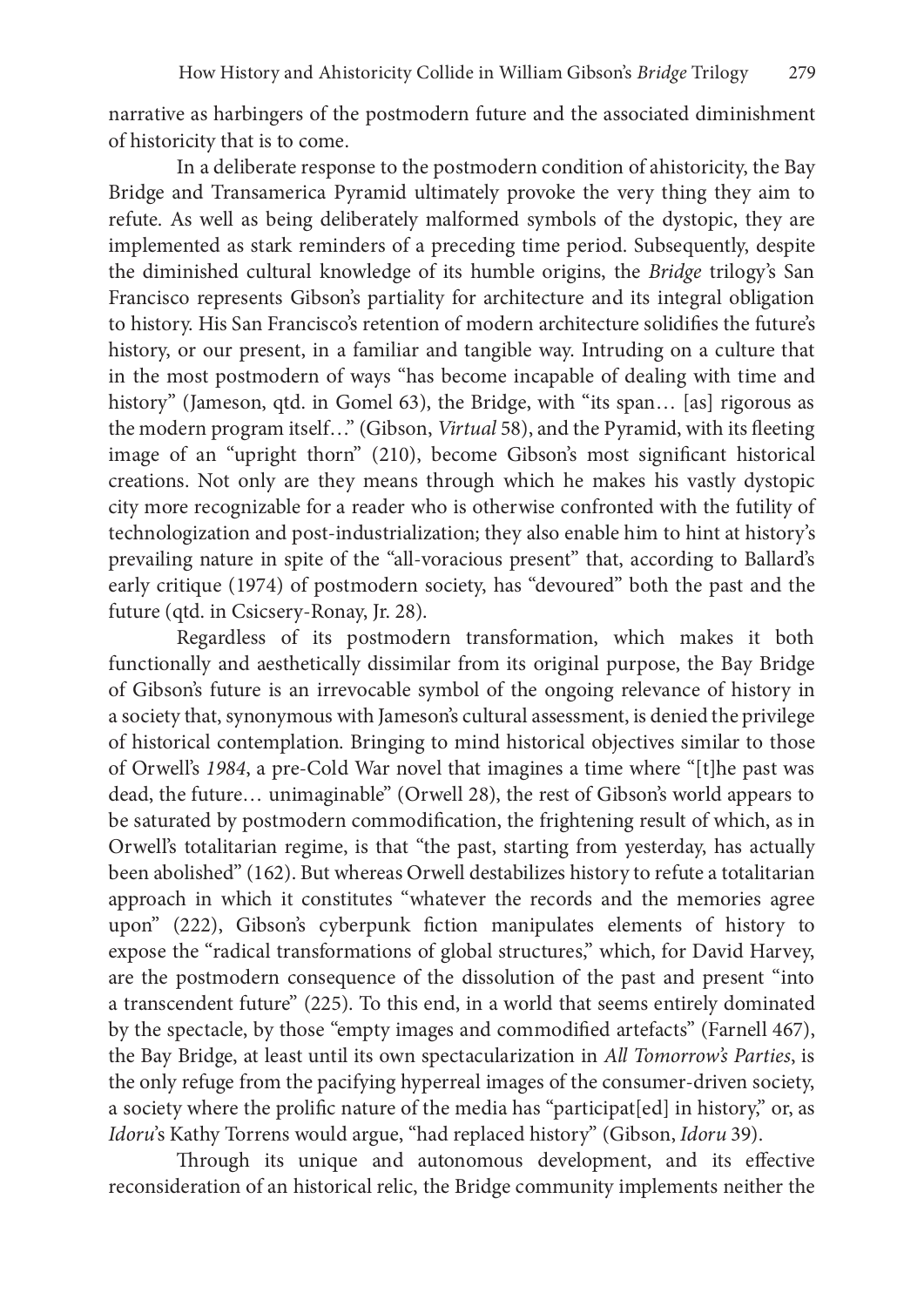postmodern amendment of the past that Ihab Hassan associates with Orwell's 1984 (which he refers to as revision without vision) (26), nor the eradication of history that results from spectacularization and hyperrealization. Instead, it subconsciously develops its own cultural hegemony, and with it, a rich and morally guided history that attempts to negate the "mythical… historical consciousness" with which capitalism and commodification is associated (McNally 195). Converted by the homeless and "dispossessed" (Farnell 464) into a "heterotop[ic]" (Campbell, qtd. in Beehler 88; Farnell 464; Hoepker 223) escape from the nightmare of postmodern urbanization, the Bridge's most significant feature is, for Hoepker, no longer its fixed corporeality but "the potential of its interstitial structure" (223). In truth, it is profoundly interstitial, a space between spaces where a new world has opened up, neglecting to acknowledge the original history of its physical structure while creating a rich history of its very own. From its introduction in Virtual Light, where it is viewed by a fascinated Yamazaki as a chaotically anthropomorphic construction, to its near demolition in All Tomorrow's Parties, where the routine motion of its citizens' evacuation connotes an ideologically unified sub-culture, the Bridge, defined by the nameless assassin as "[a]pparent disorder arranged in some deeper, some unthinkable fashion" (Gibson, Tomorrow's 273), houses the most, if not the only, historically defined culture in Gibson's megalopolis. Functioning as a renegade community steeped in its own traditions and beliefs, the world on the Bridge is infinitely human and intensely historical. It may have dismissed its modern heritage, a notion emphasized by Chevette's failure to "imagine that people wouldn't have lived here" (108). However, by refusing to subscribe to the spectacular society from which it absconded, or to its late capitalist hegemony, the Bridge becomes the one place where humanity, and therefore history, is able to prosper.

Accordingly, the greatest paradox of Gibson's Bay Bridge reinvention is that while the transient lives of its community are mimetic of its original purpose, the structure paradoxically enables a sense of stability that is seemingly unattainable in the rest of San Francisco, if not the world. That stability, corresponding with Charles Jencks' supposition that postmodernism "mak[es] new connections out of the older values of the past… [while] asserting the possibility of a plurality of new values" (Rose 149), arises from a collective nostalgia for a brief yet deeply meaningful communal history. By establishing a rich history of their very own, one that is entirely separate from the rest of the world, the Bridge community clearly maintains a refreshing distance from a society that is otherwise bound by its obsessions with the spectacle, and by the captive nature of the postmodern present. The Bridge, therefore, may be a symbolically disintegrating icon of the modern movement (Beehler 88), but, as argued by Graham Murphy, it "has a historical lineage, an echo of the past guiding the future" (85). Indeed, while its purpose has shiled dramatically, the life span of the Bridge itself has not ceased, instead being adapted from a means of providing vehicular passage to a place that enables rites of passage to a new form of socialization. When, at the end of the trilogy, Rydell recognizes that "[t]hese were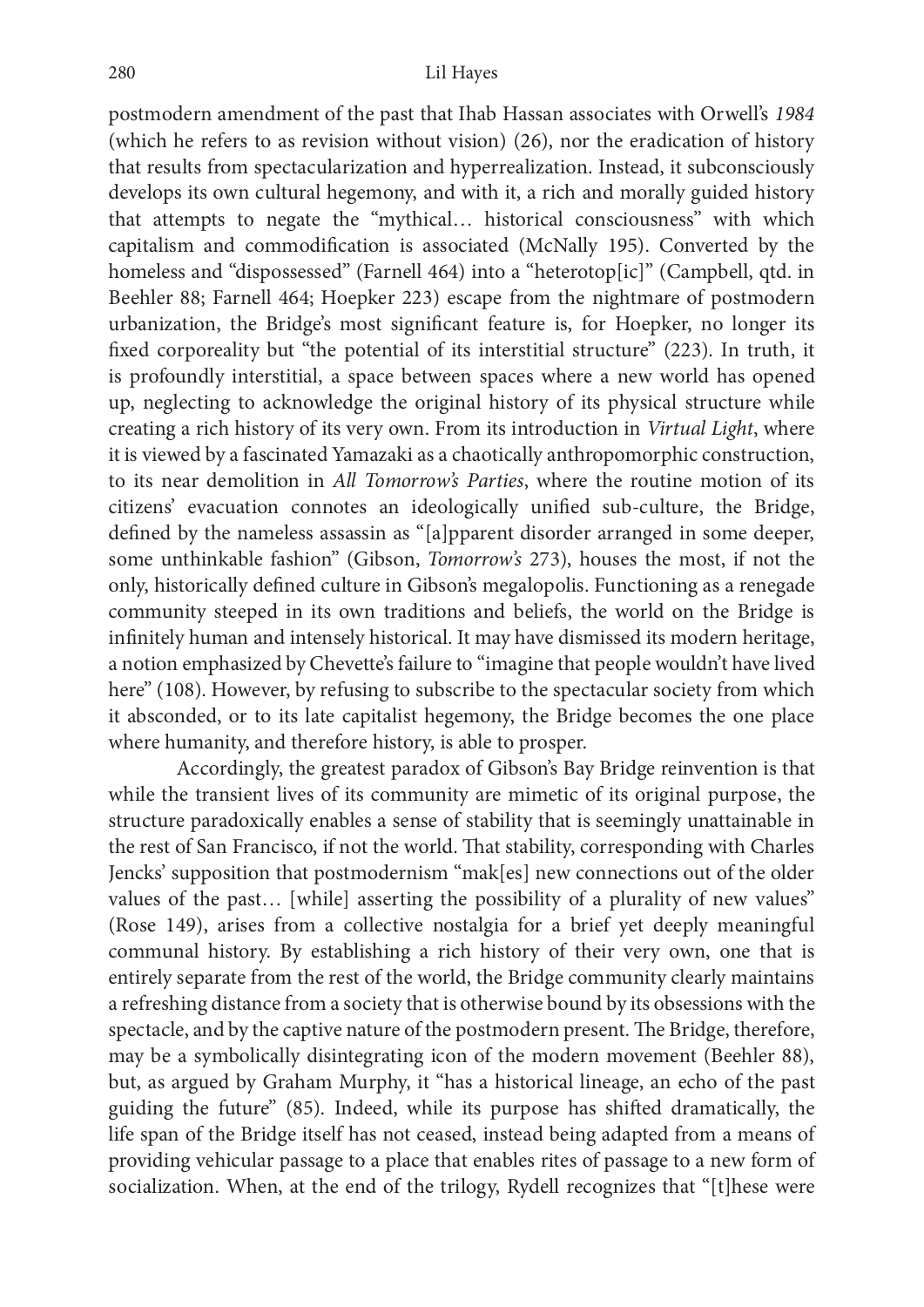not, in some sense, civilians, but hardened survivors used to living on their own in a community of similar people" (Gibson, Tomorrow's 255), his musings demonstrate a final understanding of what it is, exactly, that holds the community together. The fraternity's cultural values, which are unique to its motley constituents, evolve from its moral heteronomy and an ingrained communal urge to forego a social inclusion in the world responsible for their home's preliminary construction.

Its historical origins may well be forgotten, even by its own community, but Gibson's Bay Bridge is initially positioned as a symbol of idealism in a society that is otherwise subjugated by the dominating forces of the spectacle. Unquestionably subversive and disenchanted by the outside word, its community, with its "unnumbered population and its zones of a more private fantasy" (Gibson, Virtual 59) represents an unfaltering and refreshing dedication to dissident ideologies. However, while these ideologies persist throughout the trilogy, the spectacular transformation of the Bridge in All Tomorrow's Parties, and its subsequent consolidation with a world that it desperately tried to avoid, signifies the end of its ideological era. Restructured according to a cultural plan for prolific consumption and homogeneity, the newly reformed Bridge, with its Lucky Dragon franchise and its "shudder of video up the trademark tower of screens" (Gibson, Tomorrow's 66), is Gibson's way of acknowledging the spectacle's inevitable permeation into even the most resistant social spheres. Located within what is considered as the final "place of resistance to late-capitalist hegemony" (Farnell 467), the convenience store, combined various other shops "built with nonresident money, the owners hiring people to live there and maintain possession" (Gibson, Tomorrow's 160), indicates a strong potential for history's imminent end. The Bridge's gradual metamorphosis and the pending decline of its spectacular resistance essentially parallels the consumer satisfaction which, like many postmodernists, Gibson sadly associates with the post-historical period.

The interesting thing about that image of the Bridge is that while it can, in many ways, be seen to symbolize the preservation of history, it also invokes Jameson's assumption that in postmodern societies, "even the surviving historical monuments, now all cleaned up, become glittering simulacra of the past, and not its survival" (Postmodernism 311). While the Bridge community itself may attempt to maintain its own history, at no point does Gibson imply that their history evolves from a definitive or tangible link to San Francisco's industrialization. Like the spectacular society from which they fled, the inhabitants of the Bridge are inherently captivated by their own frenetic present, and even their initial distance from the rest of the world is not quite enough to inspire an interrogation of their past, or its impact on their present. In fact, only Skinner, the oldest and in many way the most knowledgeable character in the entire trilogy, appears to have any cognitive access to history, and his personal commentary on the past, the present, and the future provides a heart-breaking insight into the postmodern dismissal of historicity, and its catastrophic effects. Characterized by his consistent historical narratives, and the importance he places on a collective historical memory, Skinner's futile desire to preserve history becomes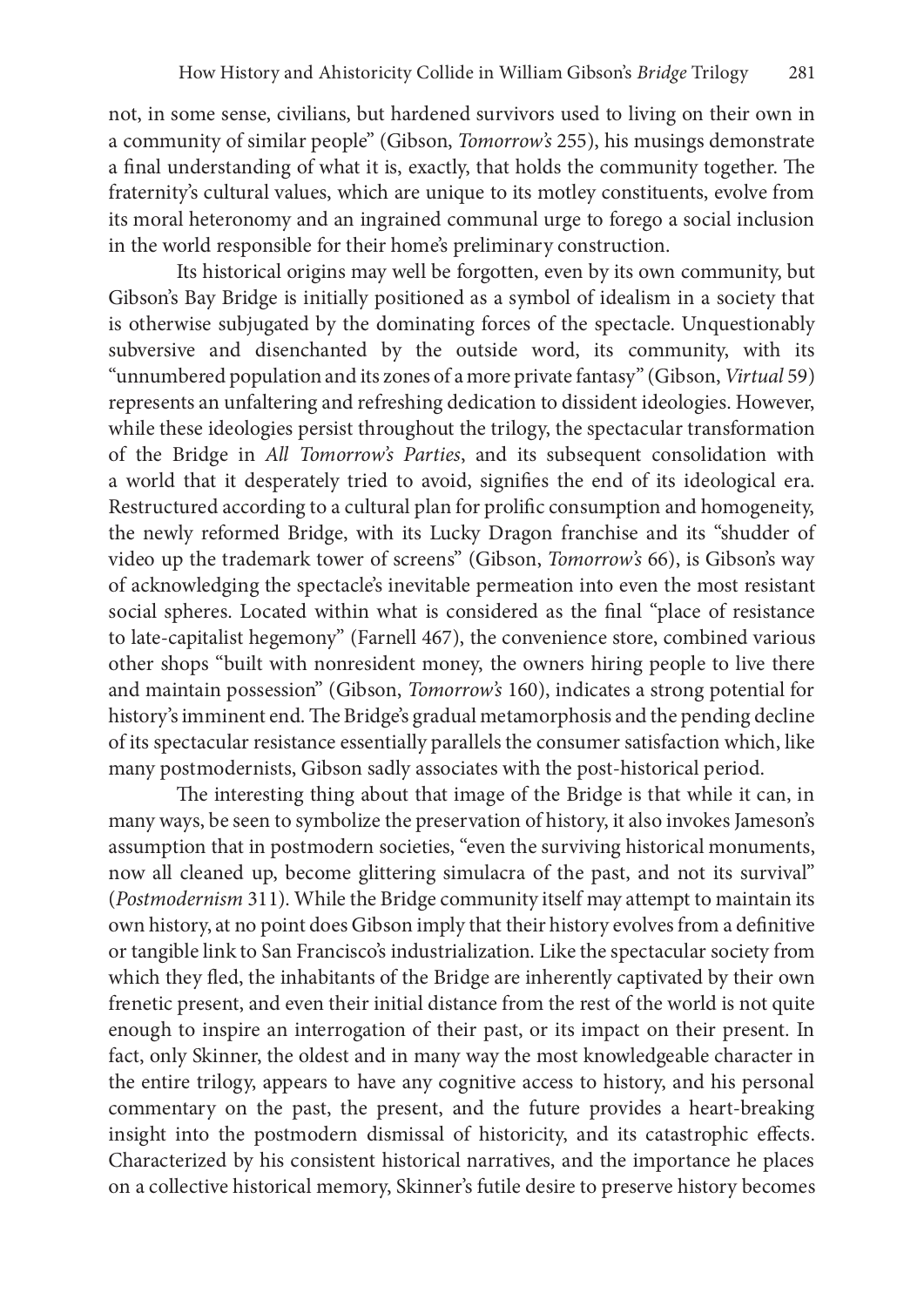a means by which Gibson once again comments on postmodernism's replacement of history by memory, and the importance of this in what is primarily an ahistorical society.

Having personally experienced more of the historical continuum than any other character, and therefore being able to recall with relative accuracy the various stages of the world's development, Skinner is devised by Gibson to impart a wisdom that is otherwise lacking in a society conditioned by the immediacy of its hyperrealized surface. Representing a distaste for how, in the society of the spectacle, "[e]verything that was directly lived has receded into representation" (Debord 7), he is a crucial device through which Gibson exemplimes the importance of social memory. Essentially, he is the only character who, having lived through time itself, knows there is more to life than the spectacular. For this reason, "[c]onvinced that Skinner somehow held the key to the Bridge's existential meaning, Yamazaki had abandoned his physical survey of secondary construction in order to spend as much time as possible in the old man's company" (Gibson, Virtual 85). Yamazaki realizes that there is much more to Skinner than the mind behind the evolution of the community, concluding from their earliest meeting that the man's "mind was remarkably like the Bridge. Things had accumulated there, around some armature of original purpose, until a point of crisis had been attained and a new program had emerged"  $(60)$ . That program, metaphorically invoking the computerized minds synonymous with the cyberpunk technique, positions Skinner as pure memory: a personal recording of bygone days inspired by his principal concern for the changing nature of humanity. For Skinner, the greatest peril of the world he has grown old in is its acquiescence to the elimination of historical discourses. Through his interactions with Yamazaki and Chevette, his insistence on the preservation of historical narratives, and his nostalgia for a past that has been obliterated by the postmodern symptom of perpetual presents (Jameson, *Cultural Turn* 20), he confidently exposes the importance of history and memory as individual and cultural shaping paradigms.

Subscribing to the postmodern movement, which Jean-François Lyotard characterizes by an "incredulity toward metanarratives" (xxiv), the "large, explanatory ideas... like religion, science, [and] historical progress" (Thompson 51), Gibson's cyberpunk fiction is necessarily compelled to reject the chronicle of history. Hence, by establishing Skinner as the ultimate metanarrator, Virtual Light exhibits not just an ideological break from its postmodern conditioning, but also the persistence of philosophical history, which, according to Georg Hegel, is "nothing but the thoughtful contemplation of history" (Reason in History 10). This "thoughtful contemplation" is exactly what Skinner pursues, as he frequently engages in conversation simultaneously designed to educate his more ignorant compatriots on the past, while criticizing the present's limited inquisitions into that past. While the copies of National Geographic strewn across his container on the Bridge suggest that he too has submitted to the spectacle, his research into culture and geography, and his corresponding social commentary are his most defining characteristics. As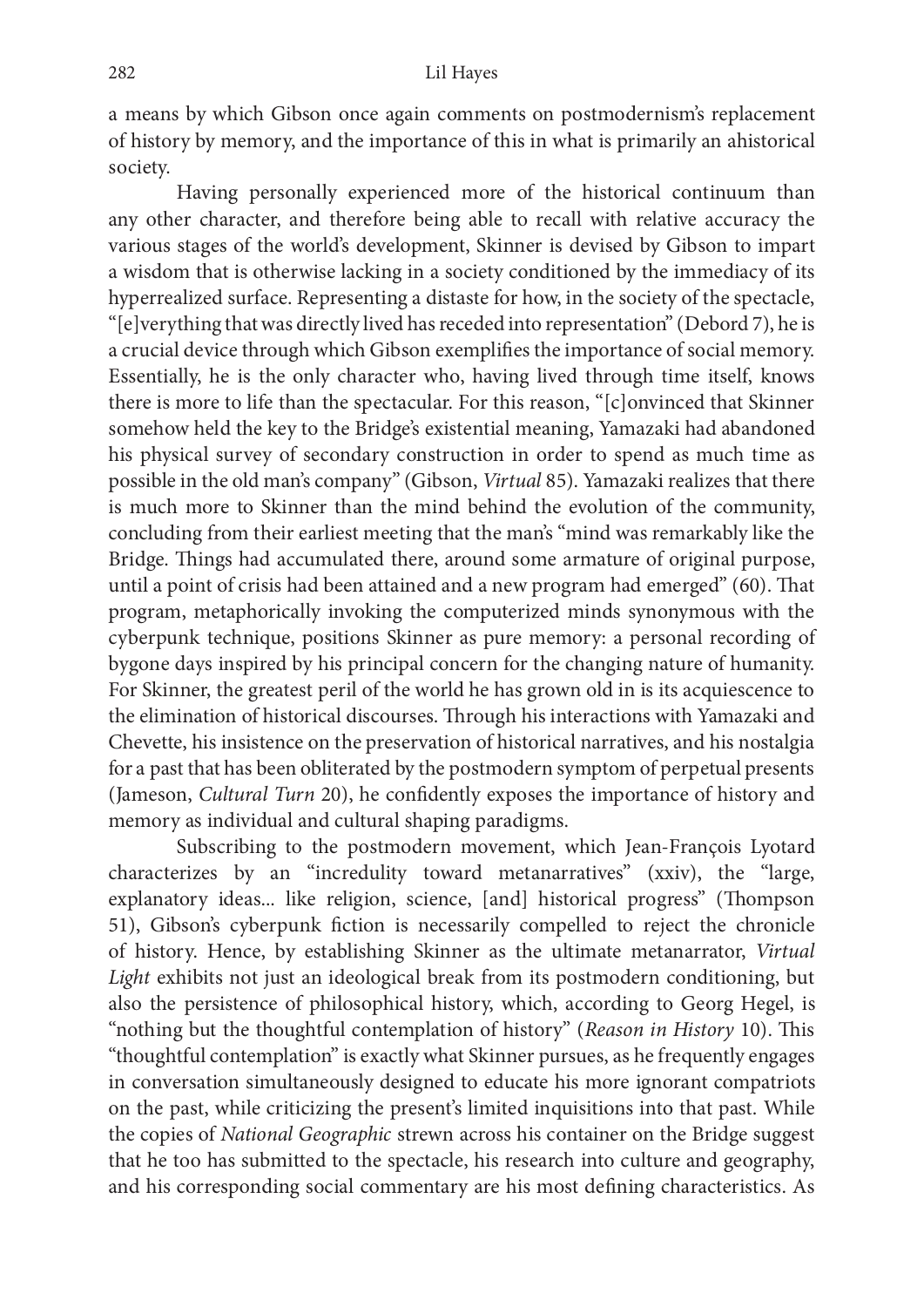concluded by Chevette, Skinner is ingrained with a deep and unusual desire "to know where things came from" (Gibson, Virtual 71). When he explains to her how "[t]here'd been countries big as anything: Canada, USSR, Brazil... [and that] America had gone down that route without admitting it" (71-72), his comparative practice is reminiscent of Hegelian philosophy because, in remembering how things were, he experiences a dissatisfaction with the way things are (Hegel, *The Philosophy of* History 35). He may, to some extent, wear the "nostalgia-tinted spectacles" that Jameson attributes to inaccurate representations of the past (Postmodernism 290), but in Gibson's futuristic world he is the only person able to substitute the spectacle of history with the absolute experience of it, thus invoking Michel Foucault's perception that in order to be aware of our present circumstances, we need also be aware of our history (327).

Having established a personal connection with a past denied to San Francisco's younger cohort, Skinner is infinitely troubled by the intellectual limitations imparted by the depthless simulacra. Even Yamazaki, a university student driven by the pursuit of academic success and intellectual satisfaction, inadvertently submits to this depthlessness. Skinner's harsh criticism of his ignorant absorption of whatever superficial information is fed to him incriminates not so much Yamazaki's submission to the spectacle as the social ramifications of its infinite dispersal. "I know you think you live in all the times at once," he says to Yamazaki, "everything recorded for you, it's all there to play back. Digital. That's all it is though: playback. You still don't remember what it felt like" (Gibson, Virtual 238). His innate awareness of the eradication of history from the cultural discourse is fundamental to the reader's understanding of the death of history throughout Gibson's fiction. He is the last resource of theoretically accurate historical information in this new world, and his death, coinciding with the corporatization of the community he inadvertently created, is symbolic of the death of history in its entirety.

Reassuringly, even after Skinner's passing, there are still faint glimmers of historical resonance, and bodega owner Fontaine, through his personal memories of Skinner's historical epithets and his own interests in the archaic, attempts to continue the legacy Skinner established. As a self-confessed "anachronist" (Gibson, Tomorrow's 49), Fontaine's chosen profession as antique-cum-junk-store-proprietor asserts more than just a need to make a living and provide for his family, primarily because the refuse that mlls the shelves and display windows of his shop are of little interest, or value, to anyone other than himself. Like Skinner, he "was crazy about old things" (158) and his pawn-style shop, which enables him to receive and store the simultaneously invaluable and worthless antiques of bygone eras, is an outlet for him to develop his own narrative of history, and to ensure that history is maintained in a culture that is, for the most part, alarmingly uninterested in it. "He sold nothing unserviced, everything cleaned and lubricated... And he did this, he knew, not to provide a better, more reliable service, but to ensure that each one [object] might better survive in an essentially hostile universe" (131). For Fontaine, the only hope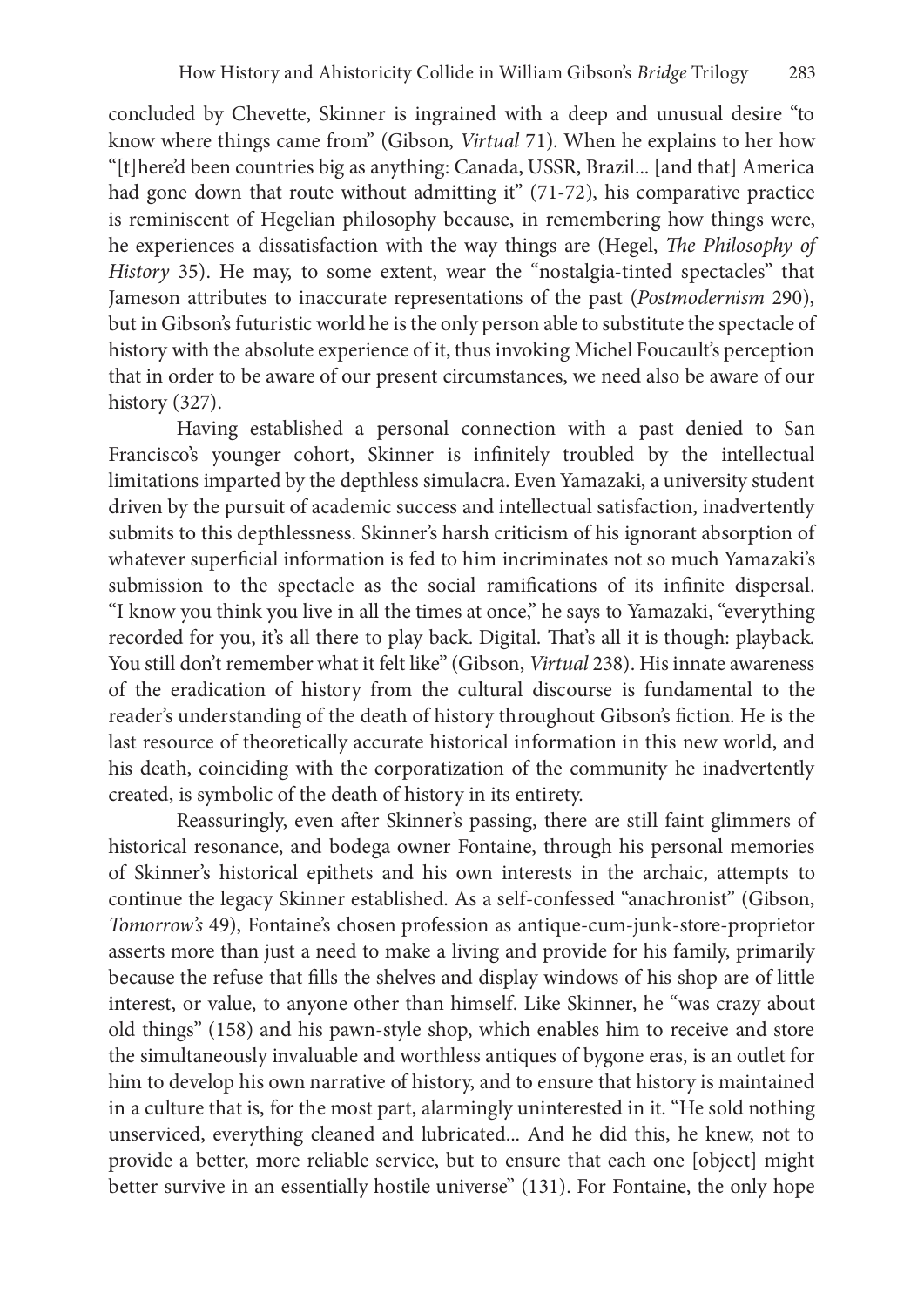for the preservation of historical discourse is in the maintenance of its artefacts, each of which has a story to tell and each of which contributes to whatever knowledge of historical linearity still persists. The problem with this approach is that the tangible objects do not, in themselves, convey an accurate representation of history, and Fontaine's fondness for them derives from his fictional account of their origins. Hence, he becomes a mimetic device through which Gibson foregrounds the notion that history is resolutely malleable, unreliable and, at its very core, untrustworthy.

The key problem for Fontaine is that, because of his limited access to genuine information, the histories he creates become little more than pure imagination, substituting fact for fiction through his ideological process of constructing a coherent narrative of the past. As time progresses in Gibson's postmodern society of the spectacle, historical introspection becomes increasingly thwarted and plagued by his lack of knowledge, Fontaine is driven to enquire into the origins of things in order to better understand the world from which they evolved. Even before Skinner's death, he would ask him questions about objects that came into his store. "If Skinner couldn't tell Fontaine a story about something, Fontaine would make up his own story... It seemed to comfort him" (Gibson, Tomorrow's 158). Where Skinner's connection to history, aside from his worthless books, is purely narratological, history for Fontaine is objectified, converted, as it is for the young Silencio (whom he by no coincidence decides to foster), into something tangible. When at the end of the trilogy the Bridge starts to burn down, his refusal to evacuate, because "[i]t's where [he] live[s]" (247), indicates not just a personal or nostalgic connection to the Bridge, but a historical one. All that Fontaine knows of his world, and of the world that preceded his, resides within the four flimsy walls of his shop, and in a stoic if not stupendous act stemming from a refusal to live in a world without that history, he is adamant that he will fight the fire that could cause that world to come crashing down, or at the very least, die trying. Unwilling to experience a world without history, no matter how reconstructed that history may be, his choice to protect his room of collectables demonstrates how history, for him, can only exist in a physical form.

Save for the hideous "Another One replicas," the ugly dolls forced upon him by his wife that were "manufactured in the closing years of the previous century" (Gibson, Tomorrow's 94), there is nothing remotely new, or at least nothing that does not have a story, in Fontaine's run-down shop. This, however, does not mean that Fontaine preserves history. Rather, his hoarding of society's unwanted junk and his fictionalization of its origins is just as harmful to historical authenticity. Like those antiques, Fontaine's collection becomes little more than a fraudulent memory of a rapidly receding past. Thus, his creation of historicity for objects that would have ordinarily become simulacra is so important because while he attempts to preserve history through the acquisition of tangible goods, those goods, and their historicity, are still always open to interpretation. Indeed, the irony of his historical interpretations, and of his vested interest in the development of a story, of a chronology of the past's transition to the present, is that his imaginary narratives only exacerbate what, in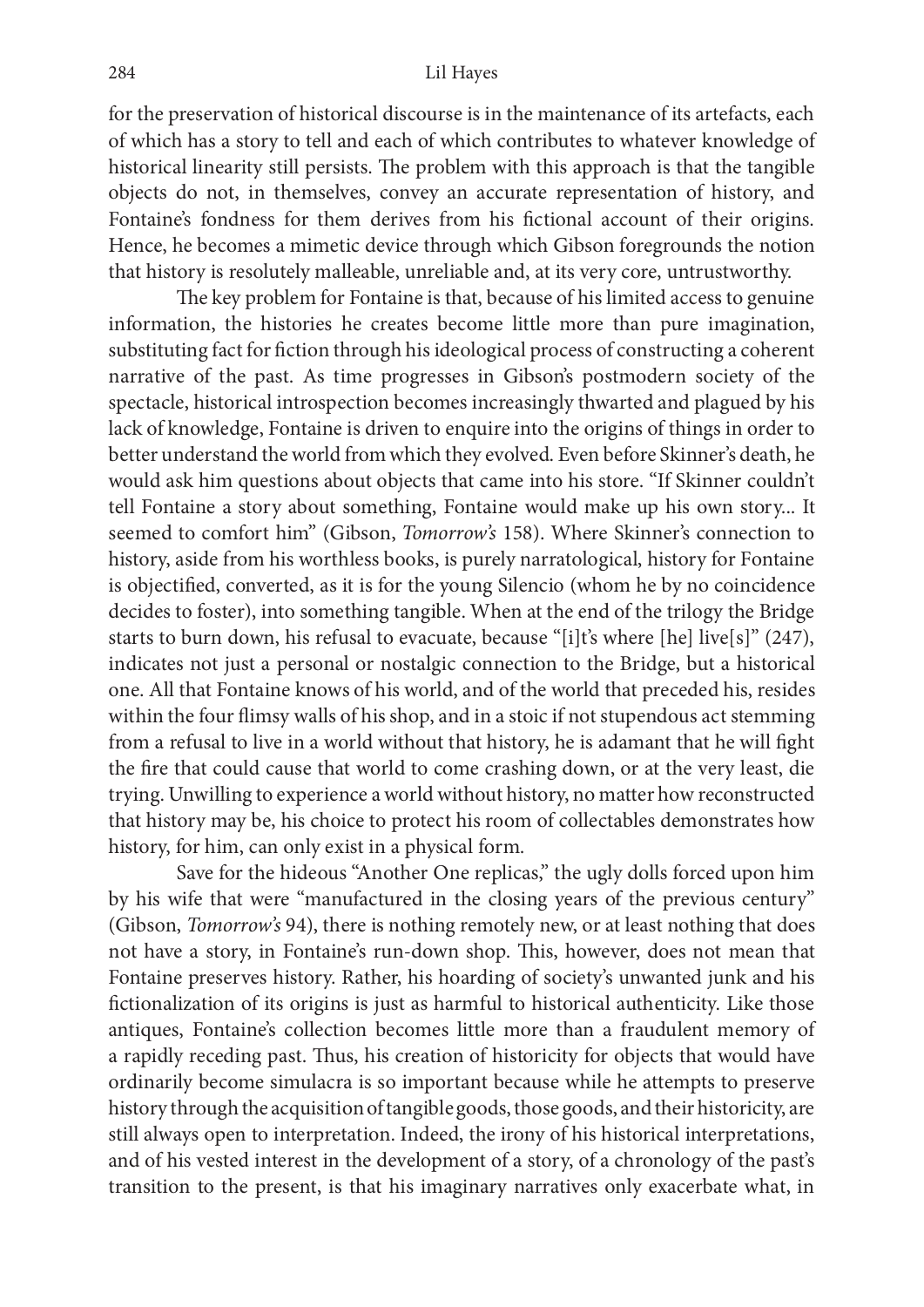History in Crisis, Norman J. Wilson considers are the destructive ramifications of history's innate malleability. According to Wilson, in the same way that the past is seen to shape the present, the present is most certainly seen to shape our perspective of the past (30-31). Correspondingly, Fontaine's fictionalized historical views, compelled by the antique objects he acquires, are unavoidably distorted by the lens of the present. In fact, history in his world has, as Jean Baudrillard would argue, has been transcended by the instant information of the media society (Paroxysm 7-8). Where it has not been completely erased, it has been re-written by substanceless hyperreal images, a notion best articulated by Chevette's memories of her mother's placating dialogue in Virtual Light. "He's right," Chevette remembers being told. "About history, and how they change it... Everybody does that anyway, honey. Isn't any new thing. Just the movies have caught up with memory, is all" (242). This statement, reminiscent of what Hassan insists is postmodernism's reinvention of the past (25- 26), consolidates Gibson's own viewpoint on history in postmodern culture and effectively foreshadows Fontaine's historical practice. As a product of a postmodern world which typically experiences the "disappearance of coherent patterns of history" (Kroker 62), Fontaine is already conditioned by a lack of historical intelligence and, therefore, promotes the historical ignorance he so desperately tries to eschew.

Of all the characters in the Bridge trilogy, with their differing inclinations for reconstructing history, it is Colin Laney who, as a result of his intuitive datafishing skills, is most challenged by his historically-oriented sensibilities. From the moment he is introduced as a laborious and speculative employee of media conglomerate Slitscan in Idoru, to his vehement apprehension of a nodal-vision in All Tomorrow's Parties, from which he concludes that the world is on the brink of disaster, Laney is Gibson's most active historian. Classified as an atypical "soothsayer" by Dani Cavallaro due to the way he amalgamates the traditional mystical idealism of prophecy with cybernetic discourses (298), Laney's posthuman composition, and its effects on his interpretative abilities, is the medium through which Gibson examines the fundamentals of history in a postmodern culture. Historical perspective may be stunted in the postmodern present, but, as demonstrated by the creation of the Bridge community, and by the nostalgic meditations of Skinner and Fontaine, history as a process still continues. Through Laney's exploration of history, and his reflective assessment of its constituents, Gibson clarifies his postmodern theory that history is an imperative culturally shaping force. Consisting, as Laney reflects, of a "shape that comprised of every narrative, every version" of the past (Gibson, Tomorrow's 165), it may be inherently depthless and unreliable, but it is still the only means through which to make sense of the present and the future.

The most interesting thing about Laney's historical knowledge is that, unwittingly granted historical omniscience by means of the 5-SB drug, he becomes devastatingly aware not only of its gradual disappearance in his postmodern culture, but also of its inherently fictitious nature.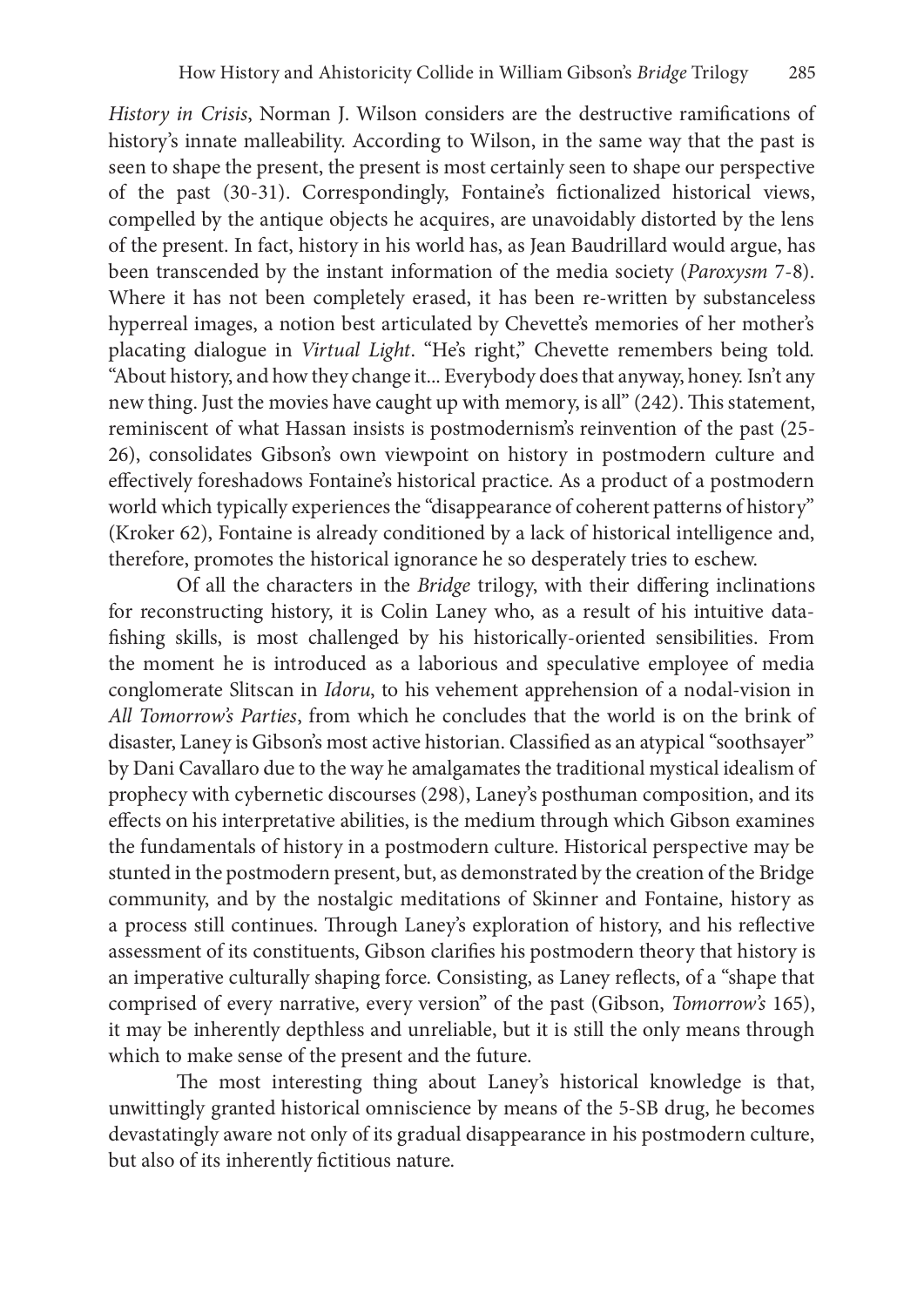All his life Laney has heard talk of the death of history, but confronted with the literal shape of all human knowledge, all human memory, he begins to see the way in which there never really has been any such thing. No history. Only the shape, and it comprised of lesser shapes, in squirming fractal descent, on down into the infinitely finest of resolutions. (Gibson, Tomorrow's 107)

In effect, conditioned by his own hyperrealized perspective, Laney's analysis of historical content confirms the unavoidable ramification of the hyperreal, whereby history becomes little more than a construction (Baudrillard, "Mass (Sociology of)" 72). Like Fontaine's stories, it is always fictionalized by its malleability, by its irrevocable openness to interpretation, and most importantly, by its increasing distance from the present. With this in mind, the more Laney investigates the nodal points, desperately trying to find information about what led to the present moment, the more aware he becomes that history is "dead" (Gibson, Tomorrow's 165). By deducing that it is little more than an interpretation of past events, he experiences an uncertainty that is characteristic of every true historian. According to George Herbert Mead, "[t]he historian does not doubt something has happened. He is in doubt as to what has happened" (*The Philosophy 9*). This doubt is exactly what clouds Laney's present and future perceptions. In a world where the "digital soup" of the historical continuum "thin[s] out rather rapidly" as time progresses (Gibson, Tomorrow's 251), suffering the wrath not just of its own spectacularization but of its narrative incongruities, only Laney and PR genius Cody Harwood, recipients of the 5-SB, are truly aware of history's complexities. The problem with this is that they too are perplexed by its simultaneously complicated and depthless nature. Able to see versions of the past, but unable to make sense of those versions, they serve to confirm the catastrophe of history's unreliability and the magnitude of that within Gibson's future context.

The paradox of Laney's ability is that even though it enables him to "see the nodal points in history," to identify how and when "everything changed" (Gibson, Tomorrow's 4) and to predict that the world "as we know it" is "going to end" (169), the drug that facilitates such evaluations also restricts his capacity for memory. In fact, where in most other cases memory replaces history, for Laney, history replaces memory, and this only emphasizes the relevance of history to his personal evolution. He may understand the historical paradigm, but by All Tomorrow's Parties, he has limited access to his own recent past. He doesn't even remember how he came to reside in Tokyo's cardboard city, because "things got a little fuzzy around the time the syndrome kicked in. Some kind of state change, some global shift in the nature of his perception" (13). As a consequence, even though he is endowed with perceptual skills that enlighten his historical frame of reference, Laney is disheartened by his loss of personal history. Reflecting the radical dehistoricization of his postmodern culture, he mourns what Jameson refers to as "the memory of deep memory" that postmodernism revokes (Postmodernism 156), enacting instead the postmodern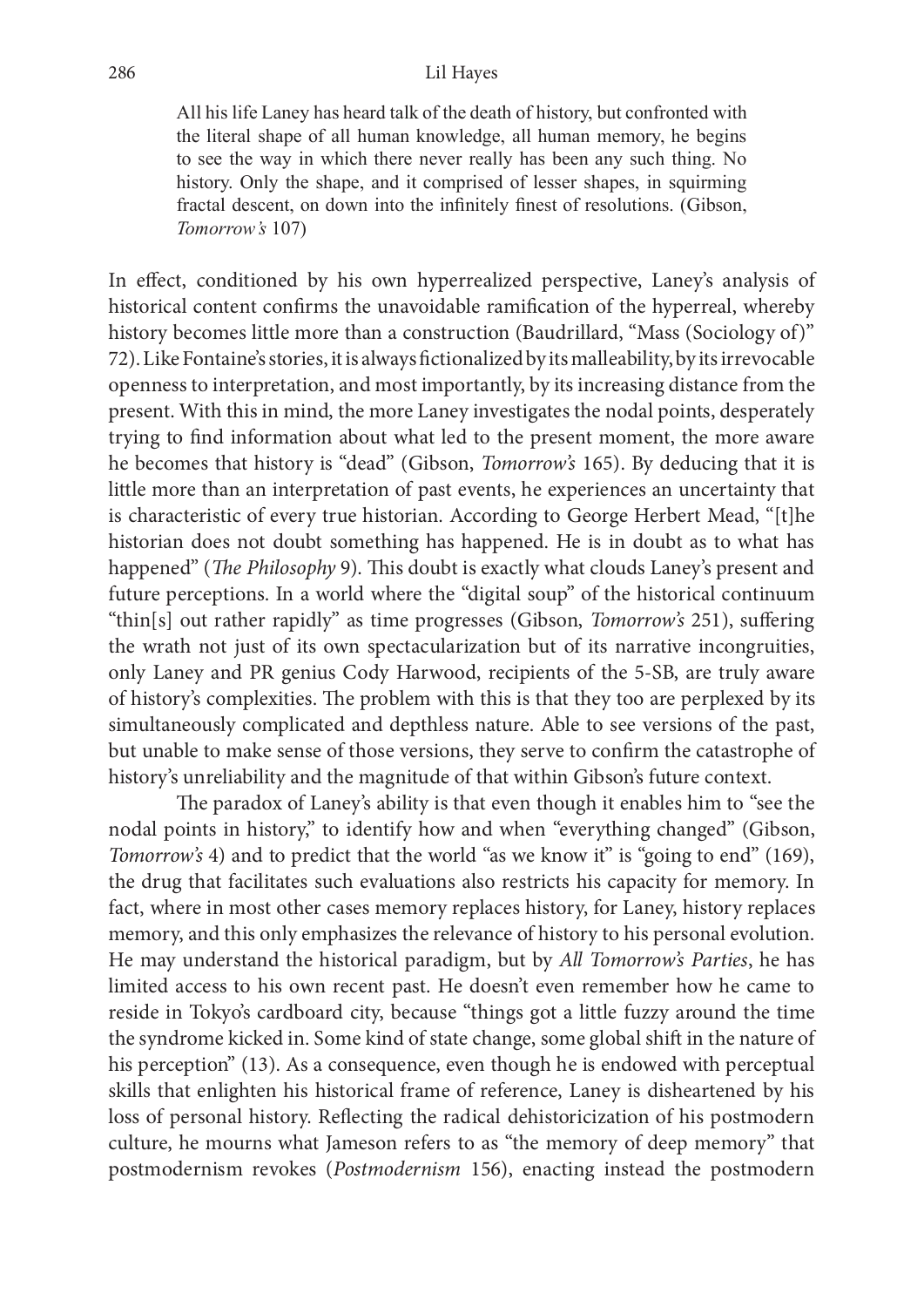practice of "nostalgia for nostalgia" (57). Subject to media culture in which "hyperinformation... clutter[s] up the space of the representable" (Baudrillard, "The Masses" 214), Laney's own mind, driven by a fanatical obsession with celebrity, is fundamentally inscribed by the hyperreal spectacle. This memory loss aside, the syndrome enables Laney to experience visions, no matter how distorted, of the past and the future. Those visions, compelled by his "recognition of the nature of the universe. How nothing is perfect, really. Nothing ever finished" (Gibson, Tomorrow's 13), motivate his actions and make it possible for him to counteract the "forces of history" (175) that both he and media mogul Cody Harwood deem responsible for whatever changes are taking place. While it is never quite clear what he foresees in his nodal visions, what does become evident as the trilogy draws to a close is that the future is always shaped by the past. That past may be distant, obstructed by the depthless referents of simulacra, but without it, there is no future.

History, in Gibson's world, has not come to an end. It may well seem "dead," as Laney so conclusively pronounces, inhibited by a postmodern propensity for "ephemerality" and "discontinuity" (Harvey 44), but at no point does it actually stop progressing. Stimulated by way of residual modern architecture, nostalgic narratives and prophecies for the future, history in Gibson's world is still pertinent to cultural development despite that culture's indifference to the past from which it emerged. The people of the Bridge trilogy may have no insight into the past, conditioned by the historical amnesia that defines their postmodernization and by the cultural creed that "only the moment matters" (Gibson, Tomorrow's 42), but that lack of insight is what makes history all the more important. Not only does Gibson bring to light the problem of history's unreliability within a context that is already denied historical introspection, but he also propels a dialogue in which those issues are seen to sustain the significance of history in an ahistorical society. Indeed, through the finale's prophetic offering that "the past [is] alive in everything, that sea upon which the present tossed and rode" (158-59), one thing remains certain: while historicity is weakening, made malleable by the lens of the present, the historical process continues, commanding not only the present, but also the future on which it is always inscribed.

## Works Cited

- Baudrillard, Jean. "Mass (Sociology of)." Trans. Ben Freedman. The Uncollected
	- Baudrillard. Ed. Gary Genosko. London: Sage, 2001. 70-75. Print.<br>
	 Paroxysm: Interviews with Philippe Petit. Trans. Chris Turner. London and<br>
	New York: Verso, 1998. Print.
- ---------. "The Illusion of the End." *Jean Baudrillard: Selected Writings*. Ed. Mark Poster.<br>Cambridge: Polity, 2001. 254-65. Print.
- Cambridge: "The Implosion of Meaning in the Media and the Implosion of the Social in the Masses." Trans. Mary Lydon. The Myths of Information: Technology and Postindustrial Culture. Ed. Kathleen Woodward. Madison: Coda, 1980. 137-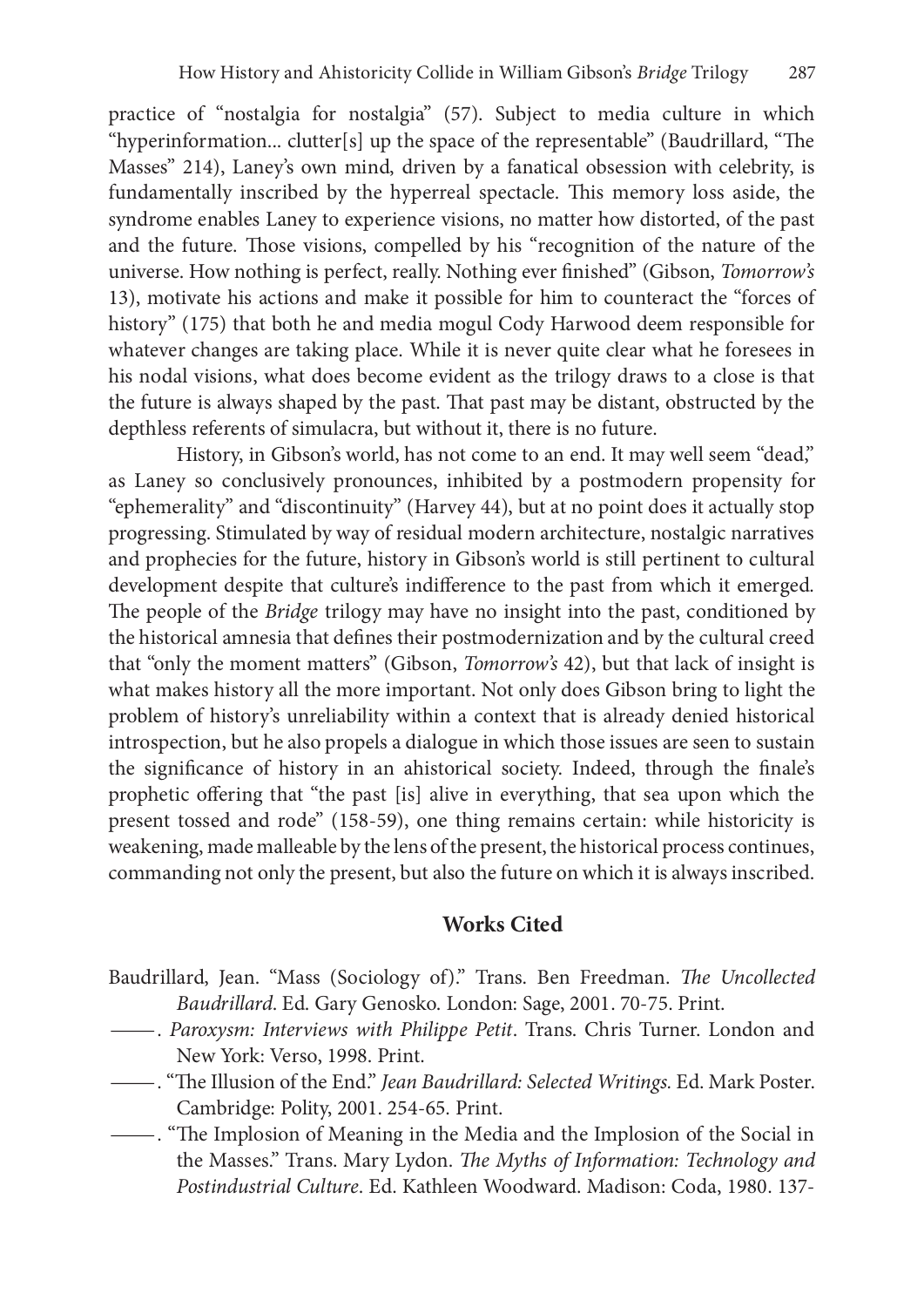48. Print.

- Beehler, Michael. "Architecture and the Virtual West in William Gibson's San Francisco." Postwestern Cultures: Literature, Theory, Space. Ed. Susan Kollin. Lincoln: U of Nebraska P, 2007. 82-94. Print.
- Booker, M. Keith. "Technology, History, and the Postmodern Imagination: The Cyberpunk Fiction of William Gibson. Arizona Quarterly 50.4 (Winter 1994): 63-87. Project Muse. Web. 24 Feb. 2018.
- Cavallaro, Dani. "The Brain in a Vat in Cyberpunk: The Persistence of the Flesh." Studies in History and Philosophy of Science Part C: Studies in History and Philosophy of Biological and Biomedical Sciences 35.2 (2004): 287-305. Science Direct. Web. 17 Mar. 2014.
- Csicsery-Ronay, Istvan, Jr. "Futuristic Flu, or the Revenge of the Future." Fiction 2000: Cyberpunk and the Future of Narrative. Eds. George Slusser and Tom Shippey. Athens: U of Georgia P, 1991. 26-45. Print.
- Debord, Guy. Society of the Spectacle. Trans. Ken Knabb. London: Rebel Press, 2005. Print.
- Farnell, Ross. "Posthuman Topologies: William Gibson's 'Architexture' in Virtual Light and Idoru." Science Fiction Studies 25.3 (1998): 459-80. JSTOR. Web. 1 May 2012.
- Foucault, Michel. "The Subject and Power." Trans. Robert Hurley. Power/Michel Foucault. Ed. James D. Fabion. Vol. 3. London: Allen Lane, 2000. 326-49. Print.
- Gibson, William. All Tomorrow's Parties. London: Penguin, 2000. Print. —. Idoru. London: Penguin, 1996. Print. —. Virtual Light. London: Penguin, 1994. Print.
- 
- 
- Gomel, Elana. Postmodern Science Fiction and Temporal Imagination. London: Continuum Intl., 2010. Ebrary. Web. 10 Mar. 2014.
- Green, Leonard, Jonathan Culler, and Richard Klein. "Interview: Fredric Jameson." Diacritics 12.3 (1982): 72-91. JSTOR. Web. 12 Aug. 2013.
- Harvey, David. The Condition of Postmodernity: An Enquiry into the Origins of Cultural Change. Oxford: Basil Blackwell, 1990. Print.
- Hassan, Ihab. *The Postmodern Turn: Essays in Postmodern Theory and Culture.* Columbus: Ohio State UP, 1987. Print.
- Hegel, Georg Wilhelm Friedrich. Reason in History: A General Introduction to the Philosophy of History. Trans. Robert S. Hartmen. Indianapolis: Bobbs, 1953. Print.<br>--- *The Philosophy of History*. Trans. C.J. Friedrich. New York: Dover, 1956. Print.
- 
- Hoepker, Karin. No Maps for These Territories: Cities, Spaces, and Archaeologies of the Future in William Gibson. New York: Editions Rodopi, 2011. Ebrary. Web. 4 Sep. 2013.
- Jameson, Fredric. Postmodernism, or, The Cultural Logic of Late Capitalism. North Carolina: Duke UP, 1991. Print.